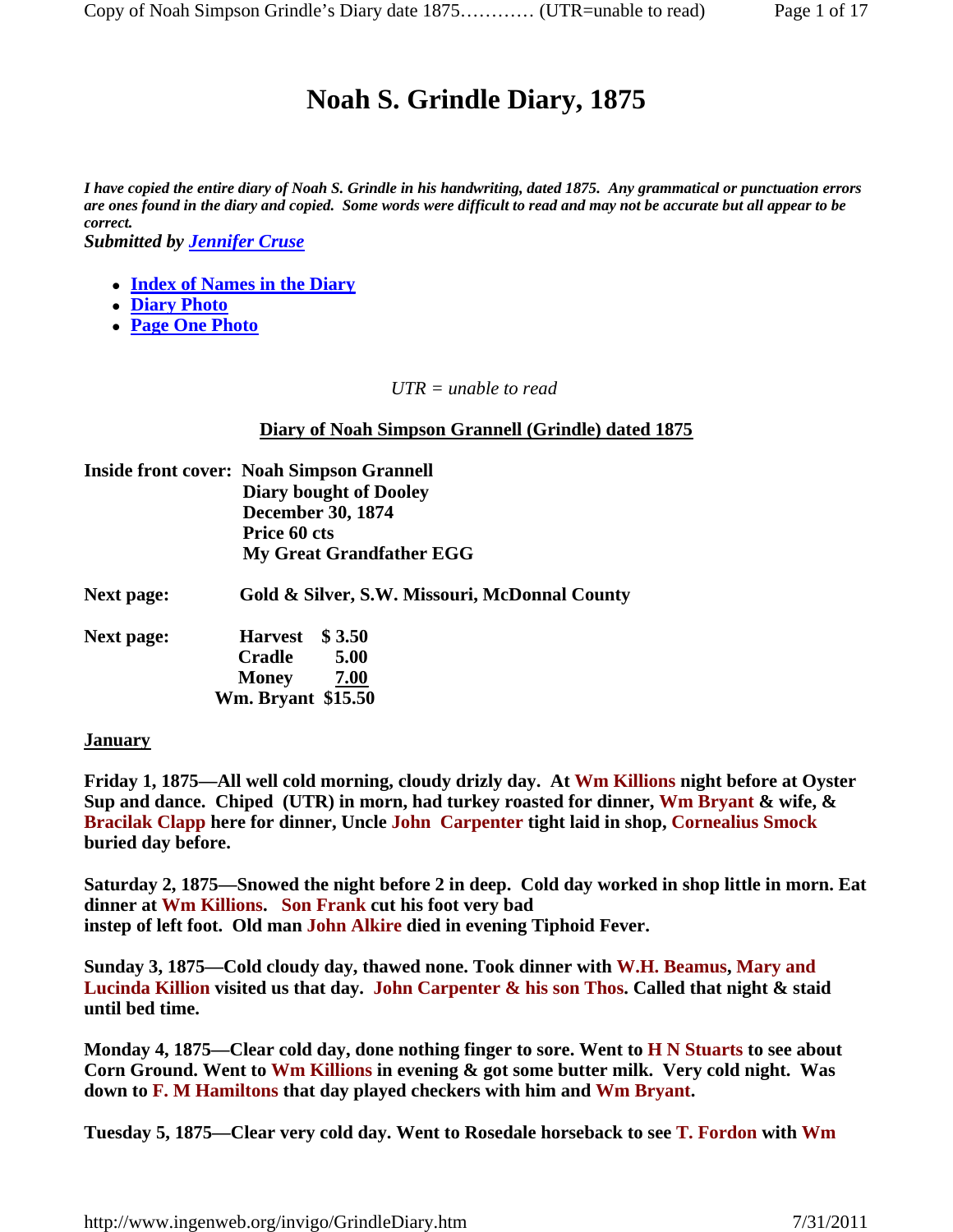**Bryant. Did not see him went up to Wm Killions in the evening for sweet milk to poultice Frank's foot. Was resting easy did not do it. Did not thaw any.** 

**Wednesday 6, 1875—Clear cold day went to Tuttles Mill to see Wm Balding about flour bls. Balding S. Allen having mill rented \$1200 one year, paying 60 cts for corn, \$1.06 for wheat. Eat dinner with C.S. Tuttle.**

**Flour \$3.25 per hun, Meal 80 cts per bas, Beans 80 cts per hun. Geo Paine and Aaron Pence putting up ice in the Tuttle ice house.**

**Thursday 7, 1875—Snowing in morning snowed a little all day drifted. Franks foot in morn doing well, went to Wm Killions in eve. Help eat four roasted rabbits. Clear cold night. Wm Bryant helped Harvey Evans kill hogs.**

 **Friday 8, 1875—Cloudy cold day. Went to Stuarts Sawmill and gave Milo Gauge prescription and medicine for lung fever. Dance at Cam Shadleys that night. Did not go wind rose about 8 o clock very cold night. Snow still on the ground has not thawed any since it fell on the night of the first Jan. Boys foot on the mend.**

**Saturday 9, 1875—Coldest day since Jan 1st 1864 this day '75 was 19 degrees below zero. Hazy windy day. Wind fell about 4 o clock moderated some. Went to see Gauge, was better. Eat dinner at Wm Bryants. Supper at Wm Killions. Franks foot getting better.**

**Sunday 10, 1875—Clear cold day. Went to see Gauge was doing well, eat dinner at Wm Killions. Horse kicked his best cow & broke her leg. Bryant & family, Brice & family all at my house for dinner. Snow fell on the ground. Thawed none since it fell.**

**Monday 11, 1875—Clear cold day, was at Wm H Stuarts.went to (UTR) the trial between Wm Killion & E T Weden. Went to John Carpenters in evening and borrowed some salt. John hauled wood for our selves & two loads for B R Grindle. Snow still the same.**

**Tuesday 12, 1875—Cloudy cold day. Went to R Redfords sale. Bought to the amount of \$ 2. 40. Wm Bryant debt \$ 2.45. in all \$4.85. Gave note jointly for nine months with 6 % interest from date until paid, due Oct 12/75. Amount when due \$4.987.**

**Drizeled rain in forepart of the night & sleeted. Turned cold in after bout of night. Snow still on ground.**

**Wednesday 13, 1875—Cold Sleety day. At home all day cleaning Violas bought at Redfords sale. Elmoth Reece's wife died evening before Typhoid Fever.** 

**Thursday 14, 1875—Clear cold day at home fixing up heating stove, was up to Wm Killions in evening. Wm & Beamus killed hogs. Dance at Starling Biggs. Alex Chandler and Isaac Hindrick fought. Chandler struck Hindrick with a billy twice on head. Fought abought ten minutes both agreed to quit. Wm Reece my author was there.**

**Friday 15, 1875—Clear not quite so cold did not thaw any. Eat dinner at Wm Killions. Jack Reece died North Terre Haute**

**Saturday 16, 1875—Clear cold day. Cut 400 dogwood hooppoles on Wm H Stuart. Went to Wm Bryants in eve gave Minnie medicine.**

**Sunday 17, 1875—Clear cold day. Went to William Adkerson eat dinner with him. At Bryants in**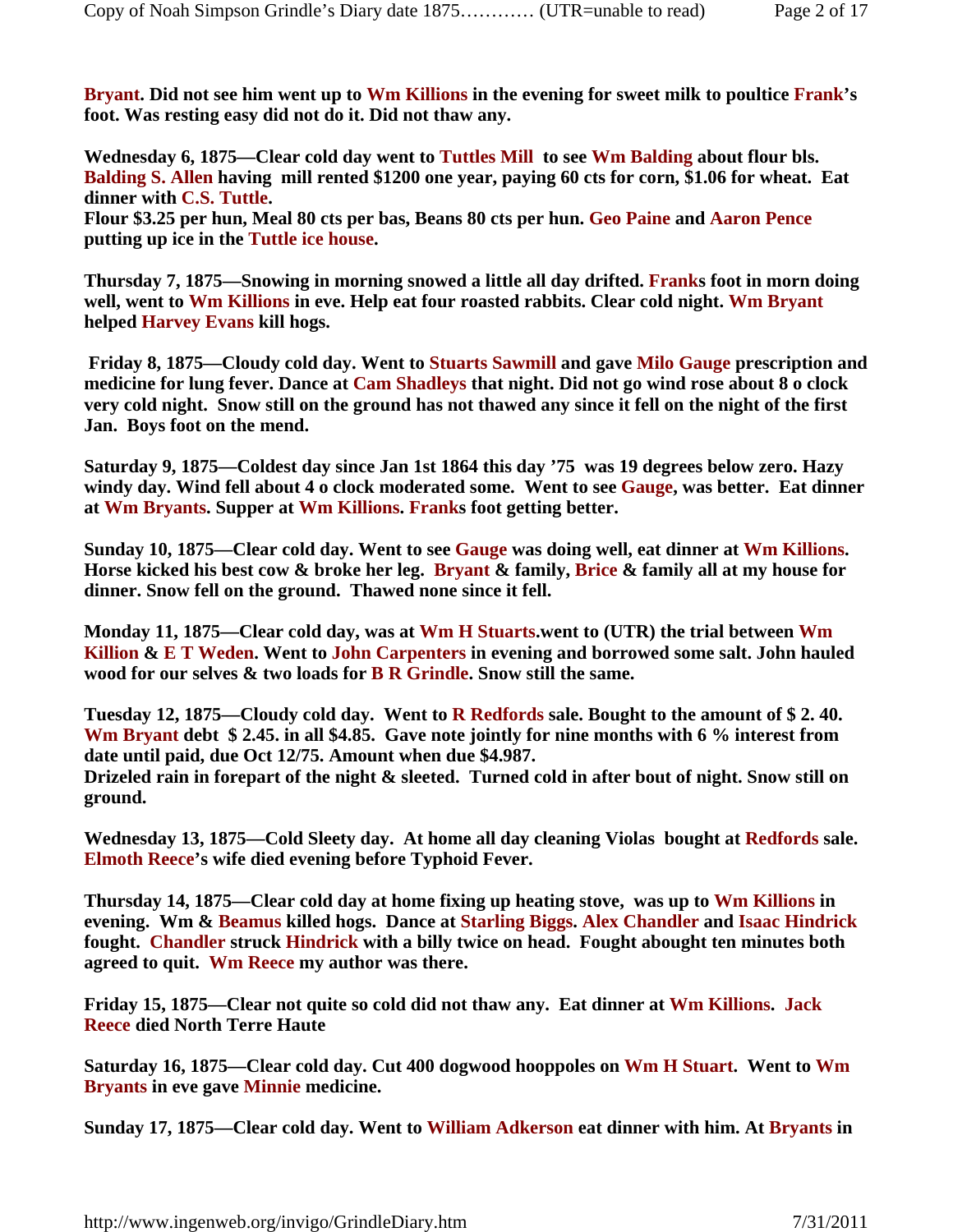**morn & gave Minnie medicine doing well.**

**Monday 18, 1875—Clear cold day. Went to Alva nieces to cut hooppoles. Did not cut any. Then went to Wm H Stuart Woods & cut 200 dogwood poles.**

**Tuesday 19, 1875—Clear cold day. Cut 200 poles on Stuart.**

**Wednesday 20, 1875—Cloudy thawed a little. Went to Rosedale with Wm Bryant Geo Stahlmaker to trade claims on C S Tuttle & Company stock to T S Fordon did not trade.**

**Thursday 21, 1875—Cloudy soft day. Drizled rain in the afternoon, hauled hooppoles. Miles Adams & Mary Bryant was married.**

**Friday 22, 1875—Warm & thawing. Went to Tuttles Mill to see W B Stuart on trade, snow not all gone yet. Freezing of nights. Bryant went to Jessup with Hamilton.**

**Saturday 23, 1875—Thawing. Went to W C Stuarts & John Carpenters came home with me & stayed until bed time. Snow nearly all gone. Freezing at night. Drift of snow that night.**

**Sunday 24, 1875—Cold raw wind. Thawed in sun not in shade. Self & wife went to Wm Killions had Dr Jas Leachman there to see Andrew.** 

**Monday 25, 1875—Cold cloudy day. Went to Terre Haute on train from T.H.& C Junction.**

**Tuesday 26, 1875—Clear warm day at Hamiltons grocery with Frank Stuart Bryant all got on a tight.**

**Wednesday 27, 1875—Cloudy drizley warm day on sick list. Taking medicine. At Wm Bryants for dinner.**

**Thursday 28, 1875--Clear warm day. Went to David Uumphrys to look at sod ground. Eat dinner with him.**

**Friday 29, 1875—Clear warm day. Went to Wm H Stuarts.**

**Saturday 30, 1875—Clear and warm with chilly south winds. Went to Cam Shadleys and got stove for shop price \$1.50. Drift of snow that night.**

**Sunday 31, 1875—Clear day south wind. Thawed none today. Went Wm Killion & to Wm H Stuarts.**

## **February:**

**Monday 1, 1875--Clear day south winds. Thawed some. Rented corn ground of Wm H Stuart the greek piece and the fuller piece taking in what I cut of that Fuller did not break. Stuart to have one third. Was summoned to attend Grand Jury forthwith. Did not go today.**

**Tuesday 2, 1875—Cloudy Drizly day. Sleety in morning. Went to Terre Haute to Grand Jury wanted as witness against F M Hamilton. Done nothing on my part.**

**Wednesday 3, 1875—Cold Cloudy Windy day. On Jury at Esqr Sparks case to Cauly vs A**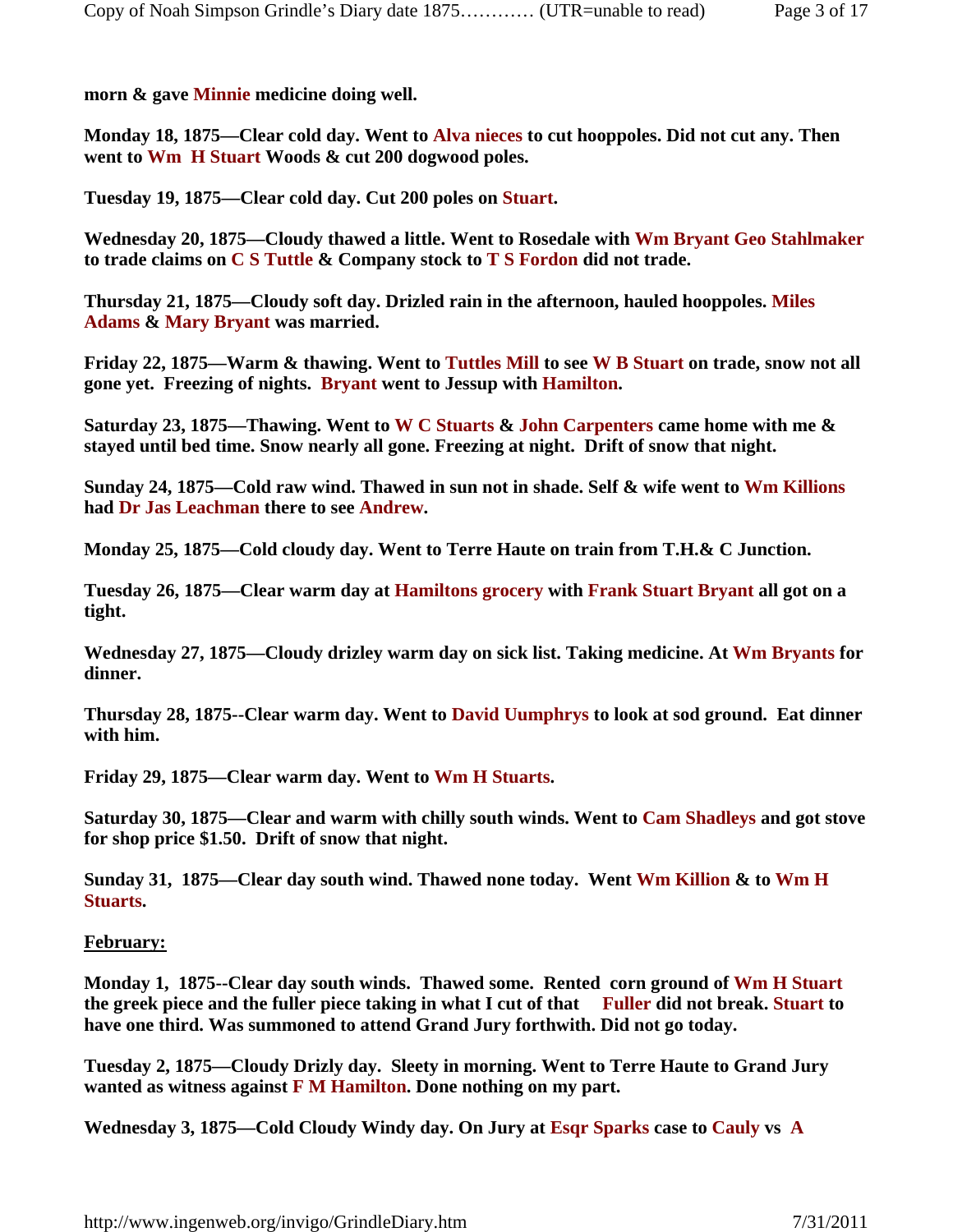## **Shadley found verdict for Cauly for four dollars.**

**Thursday 4, 1875—Cold windy day. Ann Stephenson & \_\_\_\_\_\_\_Hatfield married.** 

**Friday 5, 1875—Thawing some.**

**Saturday 6, 1875—Cold day snowed at night. Was at Thos Reeces and gave old man Hoffman some pile medicine. Was very bad off. Old lady Deighter was buried.**

**Sunday 7, 1875—Clear cold day. Old man Killion and Lenard both sick.** 

**Monday 8, 1875—Clear cold day. Went to Terre Haute.**

**Tuesday 9, 1875—Clear and Cold.**

**Wednesday 10, 1875—Stormy snowed and sleeted all day. Went to Terre Haute as witness in court case of Beamus & Bloodsole at court Terre Haute.** 

**Thursday 11, 1875—Cloudy and cold. Snow 6in deep.**

**Friday 12, 1875—Cloudy cold day.**

**Saturday 13, 1875—Clear snow giving some. Brother James B Grannell came from Logansport. Hauled one load of wood.**

**Sunday 14, 1875—Clear cold day. Gil Howard was married this eve.**

**Monday 15, 1875—Coldest Morn at daylight by 2 degrees this winter. Jas B Grannel took six o clock train for Logansport. Hauled one load of wood.**

**Tuesday 16, 1875—Cloudy cold day, hauled one load of wood for self & hewed logsled runners for Wm Killion.**

**Wednesday 17, 1875—Clear cold day. Hauled one load of wood.**

**Thursday 18, 1875—Clear cold day. Went to Mill.**

**Friday 19, 1875—Clear cold day. Hauled wood. Snowed that night.**

**Saturday 20, 1875—Cloudy cold day. Hauled Straw.**

**Sunday 21, 1875—Snowed in morn. Cleared off at 11 O Clock. Thawed considerable.**

**Monday 22, 1875—Clear warm day. Thawed considerable. Hauled wood all day for Brice & self. Rain that night. Snow about all gone.**

**Tuesday 23, 1875—Rain nearly all day. Power of water on ground. Mother Grindle came from Logansport on one o clock train. Worked in shop.** 

**Wednesday 24, 1875—Clear warm day. Worked in shop. Drift of snow fell that night.**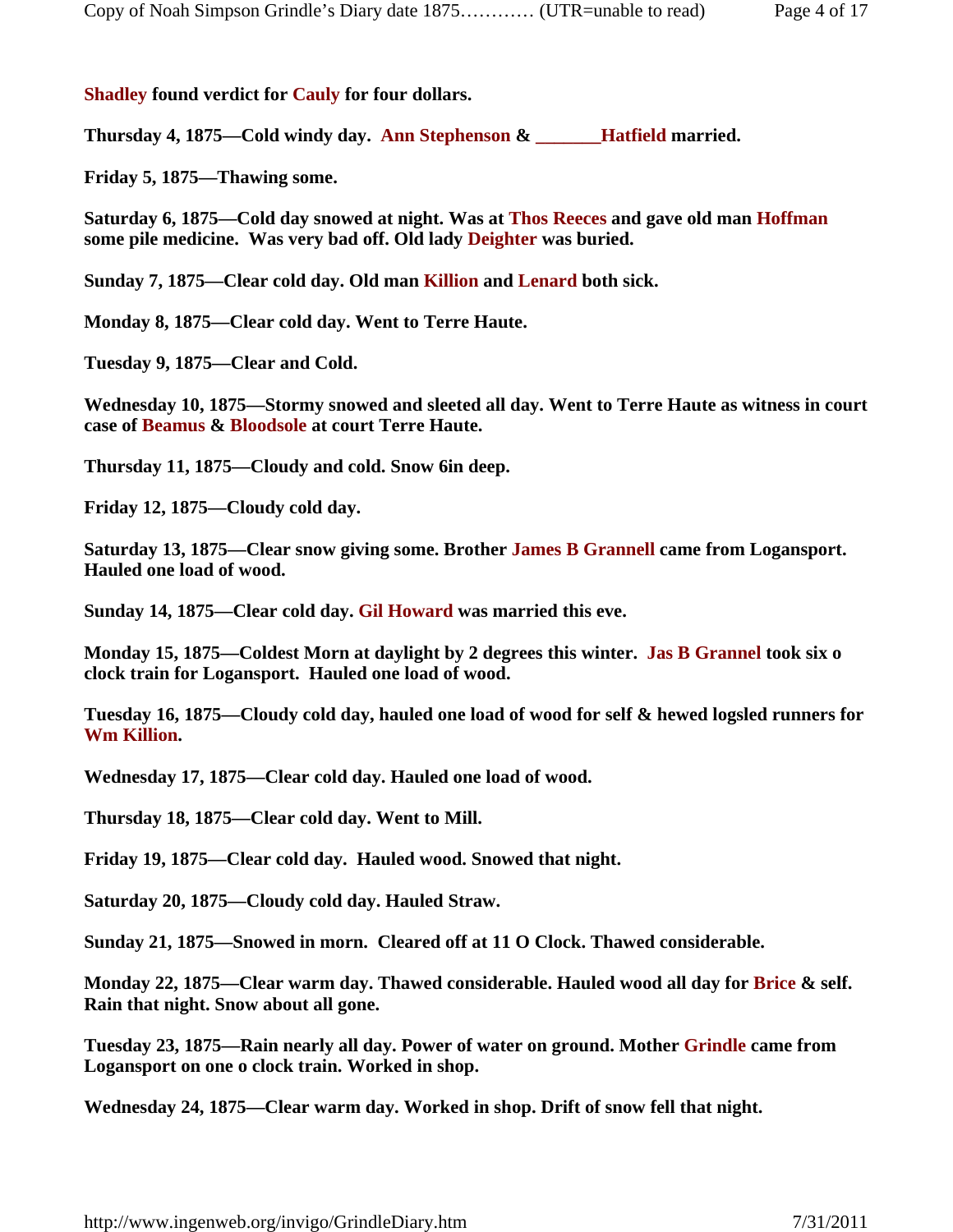**Thursday 25, 1875—Cloudy cool day. Worked in shop.**

**Friday 26, 1875—Clear and cool. Worked in shop. Light drift of snow fell that night.**

**Saturday 27, 1875—Clear and cool. Went to (sqr) and Pences down by Tuttles mill. On jury case of Jas Stulls & W H Bemis. John Wesley Marquis was born half past 8 o clock weigh 10 pounds.** 

**Sunday 28, 1875—Cloudy and cool. South winds. Went visiting self & wife to Wm Bryants. Turned warm in eve. Commenced rain at dark. Rained all night. Much water on ground.** 

## **March:**

**Monday 1, 1875—Cloudy drizley day. Froze hard night before.**

**Tuesday 2, 1875—Cloudy moderate day. Cool wind. Snow that night.**

**Wednesday 3, 1875—Snowing yet this morning. Snowed all day. Snow 6 in deep.**

**Thursday 4, 1875—Clear col morning. Moderated during day. Snow giving.**

**Friday 5, 1875—Cloudy, moderating, snow still giving. Worked in shop.**

**Saturday 6, 1875—Clear warm snow giving. Worked in shop.**

**Sunday 7, 1875—Moderate, north wind, snow still giving. Went to Wm H Stuarts to see about corn ground. Eat dinner with Stuart.**

**Monday 8, 1875—Clear and warm. Snow giving. Helped Wm Bryant butcher in afternoon. Sold Burgan Iron hooped bl I bought at R Redfords sale. Give 35 cts sold for \$1.00.**

**Tuesday 9, 1875—Clear and warm. Snow still giving. Worked in shop. John Carpenter here & made axe handle.**

**Wednesday 10, 1875—Clear and warm. Worked in shop until noon. Went to Jacobs grocery in afternoon for tobacco.**

**Thursday 11, 1875—Cloudy misty day. Snow nearly all gone. Worked in shop.**

**Friday 12, 1875—Clear warm day. Snow all gone except a little in drifted spots. Worked in shop**

**Saturday 13, 1875—Clear and warm. Snow all gone. Worked in shop until noon.**

**Sunday 14, 1875—Clear warm day. Clouded up about sundown in the west with distant thunder. After dark a while it lightened and thundered tolerable hard with rain and some hail at intervals until about 11 or 12 o'clock.** 

**Monday 15, 1875—Cloudy and windy day. Wind blowed very hard, some rain during the day. Returned tolerable cool in the afternoon. Worked in shop. Let George Stahlmaker have some pile ointment.**

**Tuesday 16, 1875—Cloudy and very windy from the southwest. Snowed at intervals all day.**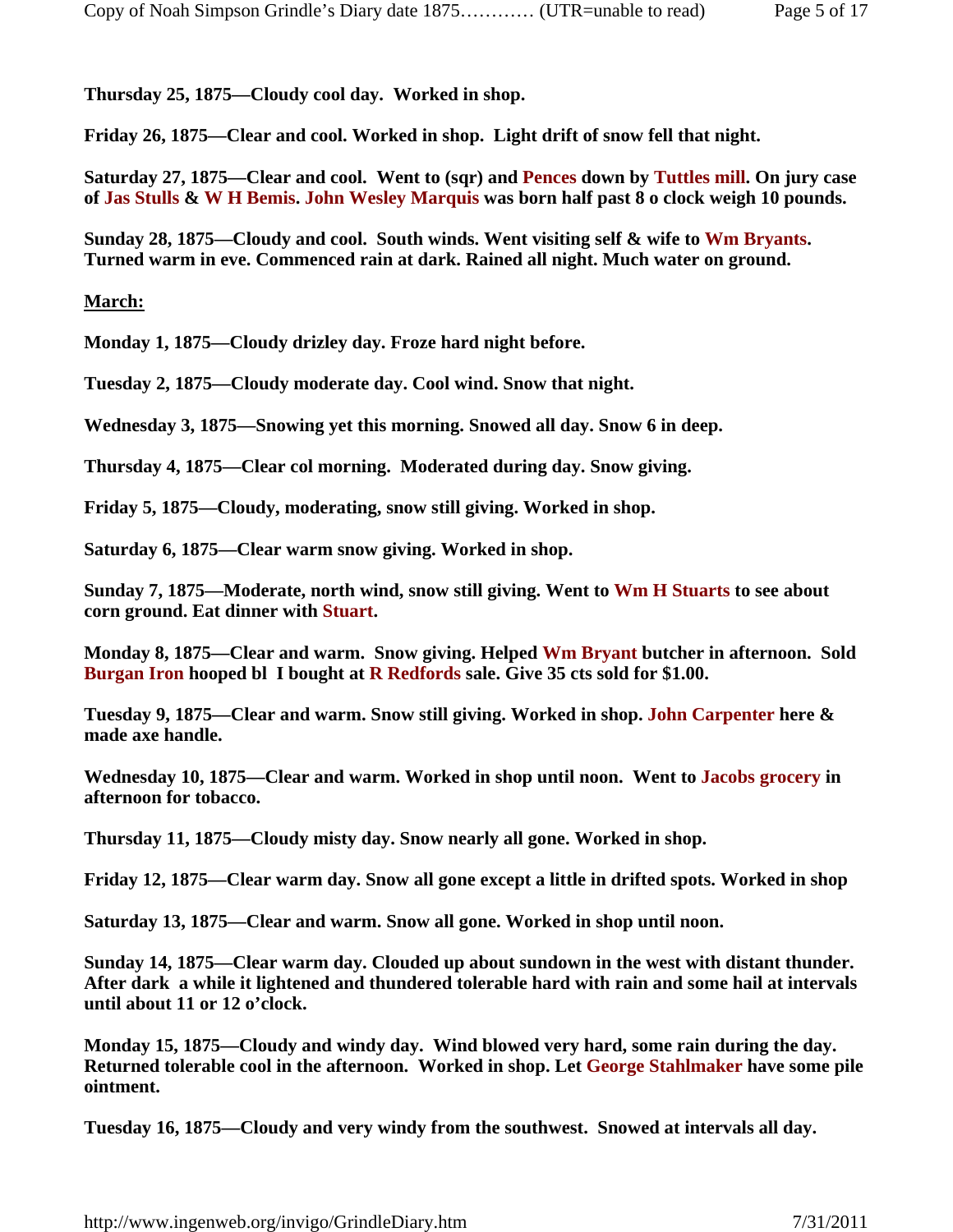**Worked in shop. Let A Lucas have medicine for child.**

**Wednesday 17, 1875—Clear windy day. Drift of snow on ground. Thawed a little. Turned cold in evening. Worked in shop. Give L. Lake 25 cts to send for cabbage seed.** 

**Thursday 18, 1875—Snowing this morn. Snowed all day. Went to Wm H Stuarts to see about Corn ground. Snow 2 in deep.**

**Friday 19, 1875—Sleeted all day and part of night. Went up to W H Beamis.** 

**Saturday 20, 1875—Thawed very little. Heavy crust on the snow. Cloudy all day. Negro show at Wm Killions tonight.** 

**Sunday 21, 1875—Cloudy day, thawed very little. Was at Wm Killions.**

**Monday 22, 1875—Cloudy most of this day. Warm thawed considerable. Snow nearly all gone. Went to Stuarts mill in forenoon and borrowed a cross cut saw to saw stove wood. Went to Jacobs in afternoon for tobacco. Turned cooler in eve freezing.** 

**Tuesday 23, 1875—Cloudy snowed in afternoon. Wet snow haved considerable warm night. Worked in shop Neffew William Grindle here all night.**

**Wednesday 24, 1875—Cloudy thawing. Julia L Bryant ran ebridiary needle in her left thigh ¾ of an inch and extracted it. Worked in shop.**

**Thursday 25, 1875—Clear day. Clouded up in evening. Went to an exibition last night at Sulpher Spring Meeting House. Went in wagon very mudy. Got home at 12 o'clock. Worked in shop.**

**Friday 26, 1875—Good Friday. Cloudy rained early this morning. Cleared up about 10 o'clock. Snow all gone.**

**Saturday 27, 1875—Clear warm day. Went up to Stuarts Mill.**

**Sunday 28, 1875—Easter Sunday. Cloudy in forenoon clear in afternoon. Was at Wm Bryants in afternoon. Worked at Violin in forenoon.**

**Monday 29, 1875—Cloudy all day. Cool morn and eve. Worked at violin. John Brakes father died. Very old man.**

**Tuesday 30, 1875—Clear day, very warm. Went to A Pences blacksmith shop with plow.**

**Wednesday 31, 1875—Cloudy and warm. Went to RR Junction after mothers trunk in forenoon. Up Stuarts sawmill in afternoon. Rained in eve and that night. Windy through the day.**

## **April:**

**Thursday 1, 1875—Cloudy cool day. Moved Albert Brown. Worked in shop.**

**Friday 2, 1875—Clear warm day. Worked in shop.**

**Saturday 3, 1875—Clear little cool. Went to mill in forenoon to Milton Station on Terre Haute and**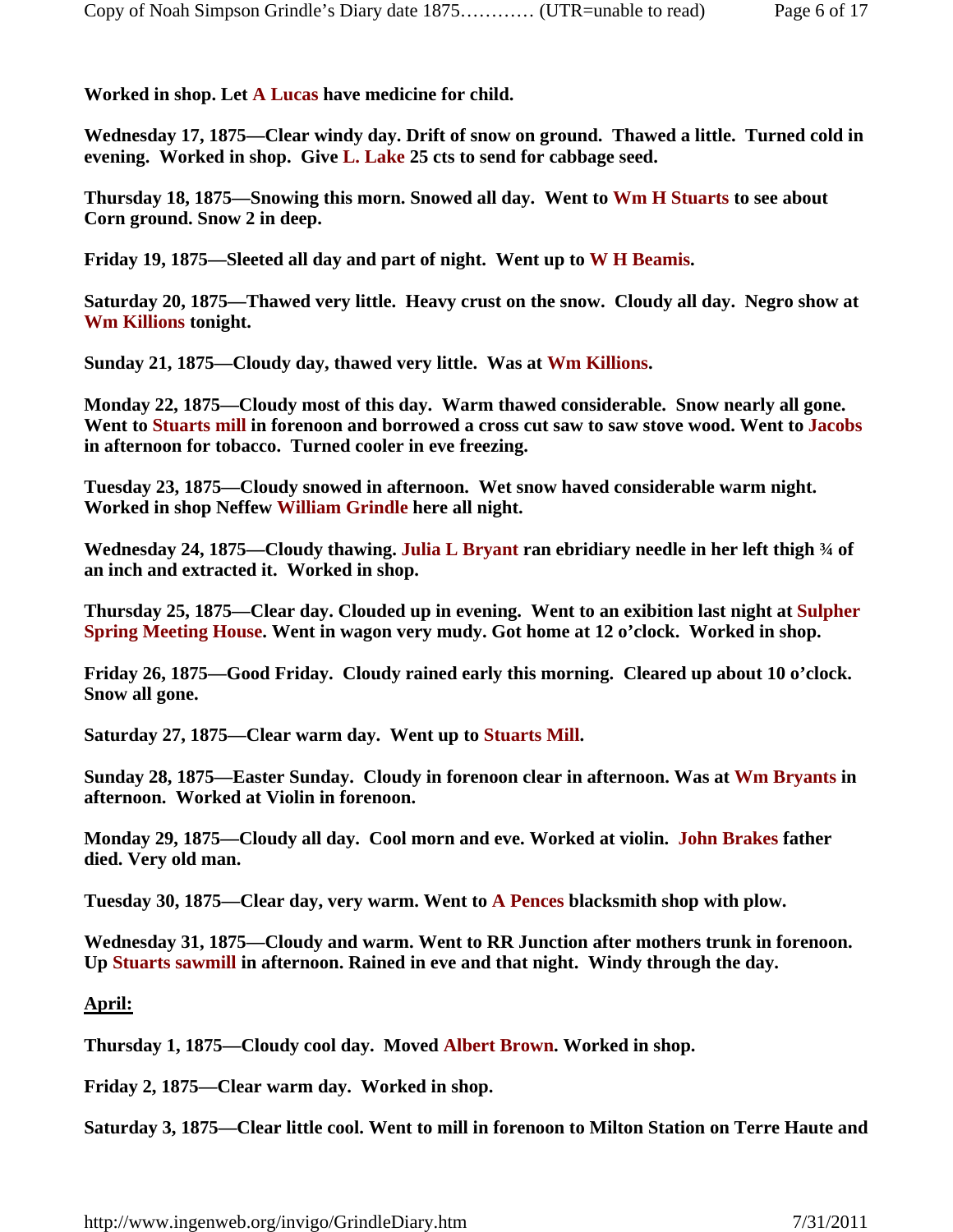**Indianapolis RR in afternoon.** 

**Sunday 4, 1875—Light cloudy and warm. Self and wife went to Wm Killions. They were gone to Wm Grindles.**

**Monday 5, 1875—Partialy cloudy warm. Went to H T Creals mill with a load of flour bls, 54 at 48 cts per bl. \$25.92. Miles Elingsworth wife died this morning.**

**Tuesday 6, 1875—Clear and warm. Went to Terre Haute with team for Harness. Bought collars and harness & side of harness leather. Collars-5.56 Harness-1.65 Harness leath 5.00 buckles & co 1.25**

 **13.40**

**Wednesday 7, 1875—Cloudy and very warm. Went to Terre Haute with Wm Bryant. Went to Wm Bryants in eve to see Lester Hamilton. Sick gave him medicine.**

**Thursday 8, 1875—Clear and warm. Worked at harness. Clouded up in eve. Rained a good rain that night.**

**Friday 9, 1875—Cloud & cool. Worked at harness.**

**Saturday 10, 1875—Clear warm day. Went to shop for plow in forenoon. Meade Doubletree and scoured plow in afternoon.** 

**Sunday 11, 1875—Cloudy cool day. Worked on violin all day. F M Hamilton and Eliza was here on visit.**

**Monday 12, 1875—Cool & raining all forenoon. Cleared away at noon. Rained in eve again. Started plow for corn in afternoon.** 

**Tuesday 13, 1875—Cloudy & cool. Frank plowed. Self grubbing potatoe patch. (the last sentence has a line through it)**

**Wednesday 14, 1875—Windy clear and cool. Grubing potatoe patch. Praised Wm Killions stock killed by RR \$100. Frank plowed. Wm Bryant bought a 4 year old grey mare of John McClintocks priced \$120.00.**

**Thursday 15, 1875—Cloudy & cool & windy. Mowed brush in potatoe patch. Frank plowed. Froze an inch deep that night.**

**Friday 16, 1875—Cloudy & cold. Snowed very hard about three minutes at 9 o clock A M. Snowed at intervals all day with cold N.W. wind. Cold freezing night. Not doing anything.**

**Saturday 17, 1875—Cloudy cold & windy all day. Worked on violin.**

**Sunday 18, 1875—Clear warm nice day. Worked on violin.**

**Monday 19, 1875—Clear & cool. Mowed brush.**

**Tuesday 20, 1875—Cloudy & cool. Grubed in potatoe patch.**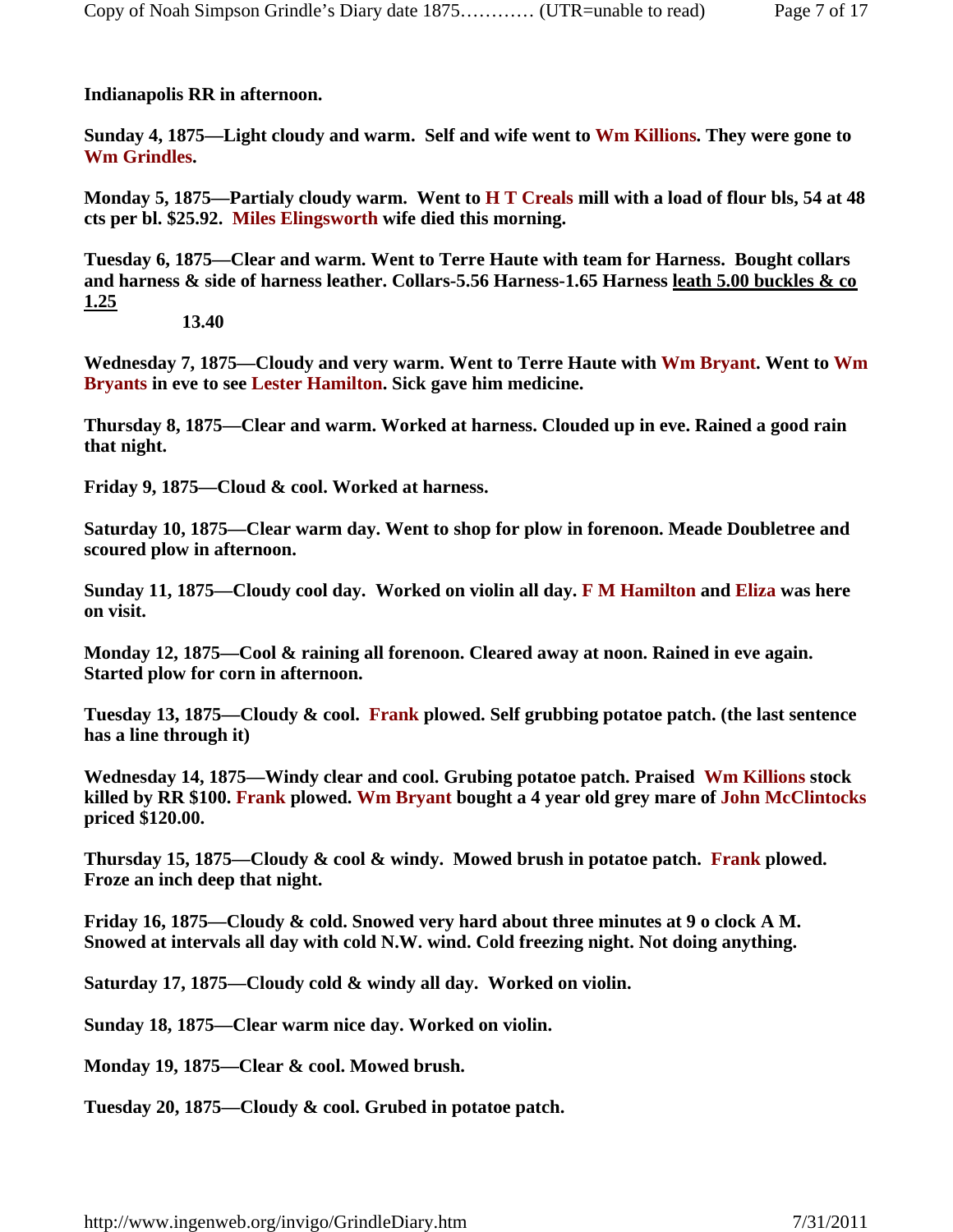**Wednesday 21, 1875—Clear & cool. Grubed.**

**Thursday 22, 1875—Clear & cool. Grubed.**

**Friday 23, 1875—Clear some warmer. Went to Terre Haute after seed corn. Got 9 bush & 35 lbs at Nomony mill. Entered suit against T M McClintock & R Dunigan my attorney.**

**Saturday 24, 1875—Cloudy & cool. Went to mill. To Creals mill.**

**Sunday 25, 1875—Clear & cool. Staid at home all day and worked on violin.**

**Monday 26, 1875—Cloudy & cool. Sharpened plow in forenoon, drizzled rain from about 10 o clock untill about 2 P M. Went to Alex Lucuses in afternoon to see W H King.**

**Tuesday 27, 1875—Cloudy cool day. Burned brush on new ground for corn, on Wm H Stuarts land.**

**Wednesday 28, 1875—Clear warm nice day. Went to Fountain on law suit with T M McClintock. Laid over until next day.**

**Thursday 29, 1875—Raining in morning slacked off about 9 O clock. Went to Fountain on trial. Lost the case by McClintock swearing to what was not so. Got home by one o clock.**

**Friday 30, 1875—Clear & warm. Hauled one load of lumber for A Lucas. Worked for him ¾ of the day on shop. Rained all night. Mother Brooks came on visit from Illinois.** 

## **May:**

**Saturday 1, 1875—Raining this morning. Rained all day at intervals.**

**Sunday 2, 1875—Clear with cool north wind. Worked on violin.**

**Monday 3, 1875—Cloudy & drizly. Cut Hooppoles.**

**Tuesday 4, 1875—Cloudy in forenoon. Partially clear in afternoon. Helped A Lucus on shop. Was cesed today. Cesment amounted at \$205.**

**Wednesday 5, 1875—Cloudy rained in afternoon. Worked for A Lucus in AM. Frank hauled one load of lumber for Lucus in PM. Self went to J Carpenters to get boots mended in PM.**

**Thursday 6, 1875—Clear & warm. Went back to Carpenters to finish mending boots in AM. Worked for Lucus in PM. F M Hamilton laid in a new stock of groceries.** 

**Friday 7, 1875—Cloudy in morn. Cleared up warm south winds. Helped Lucus on shop. Frank hauled one load of clabboard for Lucus from Matilda Adams in AM & raked Stalks in PM.**

**Saturday 8, 1875—Clear & warm in AM. Clouded up in PM commenced raining about 4 o clock and rained very hard all evening. Helped Lucus ¾ day on shop. Wife staid all night at Wm Bryants.**

**Sunday 9, 1875—Rained by intervals all day. John Carr a Schotchman eat din with me from Cal**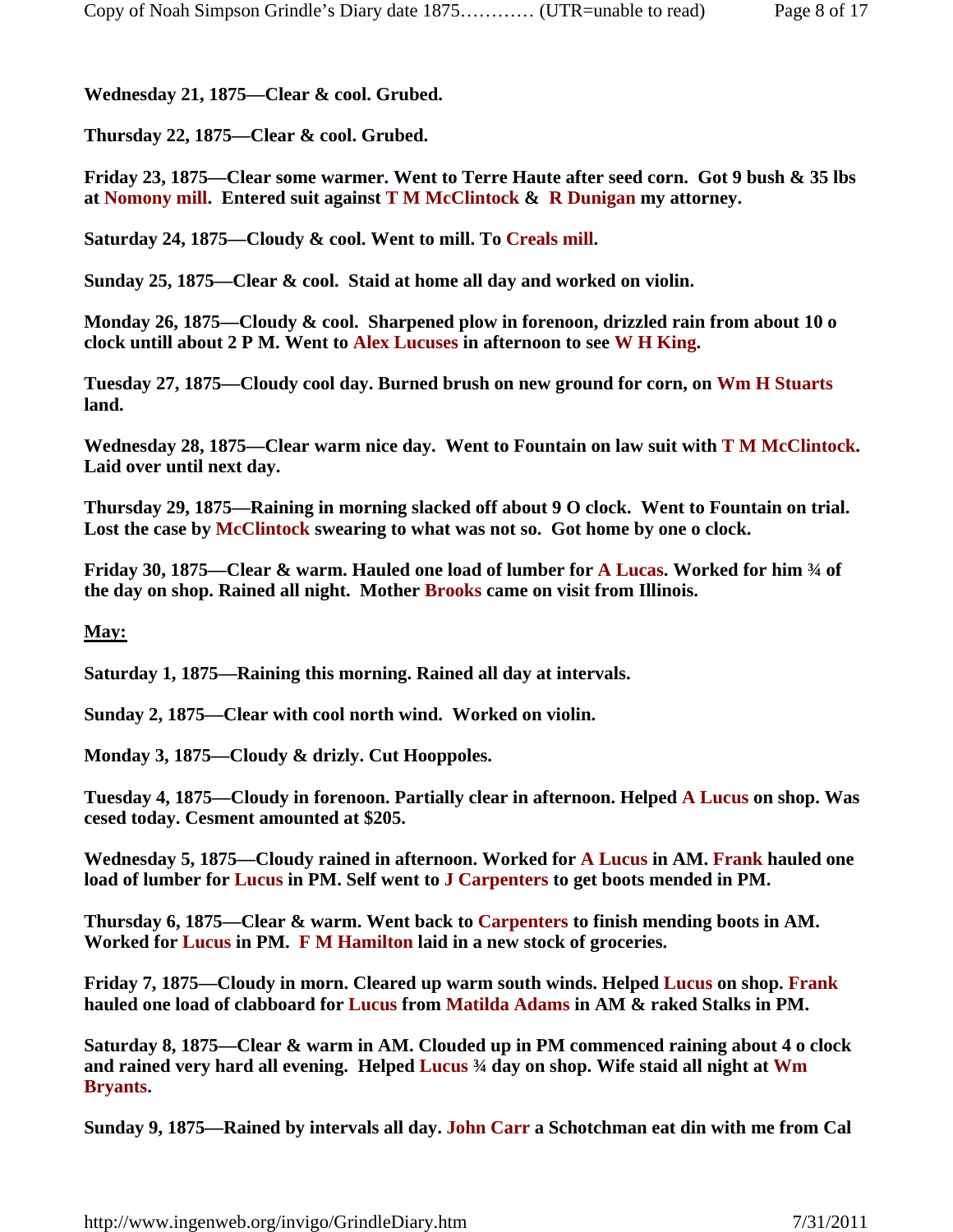**four years ago.** 

**Monday 10, 1875—Cloudy & windy. Helped Lucus on shop.**

**Tuesday 11, 1875—Cloudy all day. Rained a little about 9 o clock. Very heavy rain about 6 o clock. Helped Lucus on shop.**

**Wednesday 12, 1875—Clear warm day. Helped Lucus on shop.**

**Thursday 13, 1875—Clear & warm. Helped Lucus on shop.**

**Friday 14, 1875—Clear & warm. Helped Lucus on shop.**

**Saturday 15, 1875—Clear & cool. Helped Lucus on shop in AM. Martha Baldings wife here all night.** 

**Sunday 16, 1875—Clear & cool. Strung up my new violin that I made. Isaac & Martha Balding and family Sarah Riddel daughter Julia& Gramma Brooks all here for dinner. Frost last night.**

**Monday 17, 1875—Clear warm day. Commenced plan (line drawn through) Build an stove flue for Lucus. Frost last night.**

**Tuesday 18, 1875—Clear & warm. Commenced Planting corn today. Commenced planting corn.**

**Wednesday 19, 1875—Clear & warm. Planted Cabage in the hill. Planting corn.**

**Thursday 20, 1875—Clear & warm. Planting corn. Clouded up in eve. Rained a little at night.**

**Friday 21, 1875—Cloudy & a little showery. Finished planting corn.**

**Saturday 22, 1875—Cloudy but warm. Plowed lot for Lucus. Rained in the night. Small showers.**

**Sunday 23, 1875—Rained in morn about 6 o clock. Went over to Creals & bought Frank & John suit of clothes \$26.00 each.**

**Monday 24, 1875—Clear & warm. Plowed cane patch.**

**Tuesday 25, 1875—Clear & hot. Plowing new corn ground. Brother James landed here from Logansport.**

**Wednesday 26, 1875—Clear & hot. Planted cane.**

**Thursday 27, 1875—Clear & warm. Plowing new ground.**

**Friday 28, 1875—Cloudy sprinkled rain at times. Plowing new ground.**

**Saturday 29, 1875—Clear & warm. Plowing new ground.**

**Sunday 30, 1875—Clear & warm. At home all day. Commenced another violin.**

**Monday 31, 1875—Clear & warm. Finished plowing new ground. Worked on double shovels for**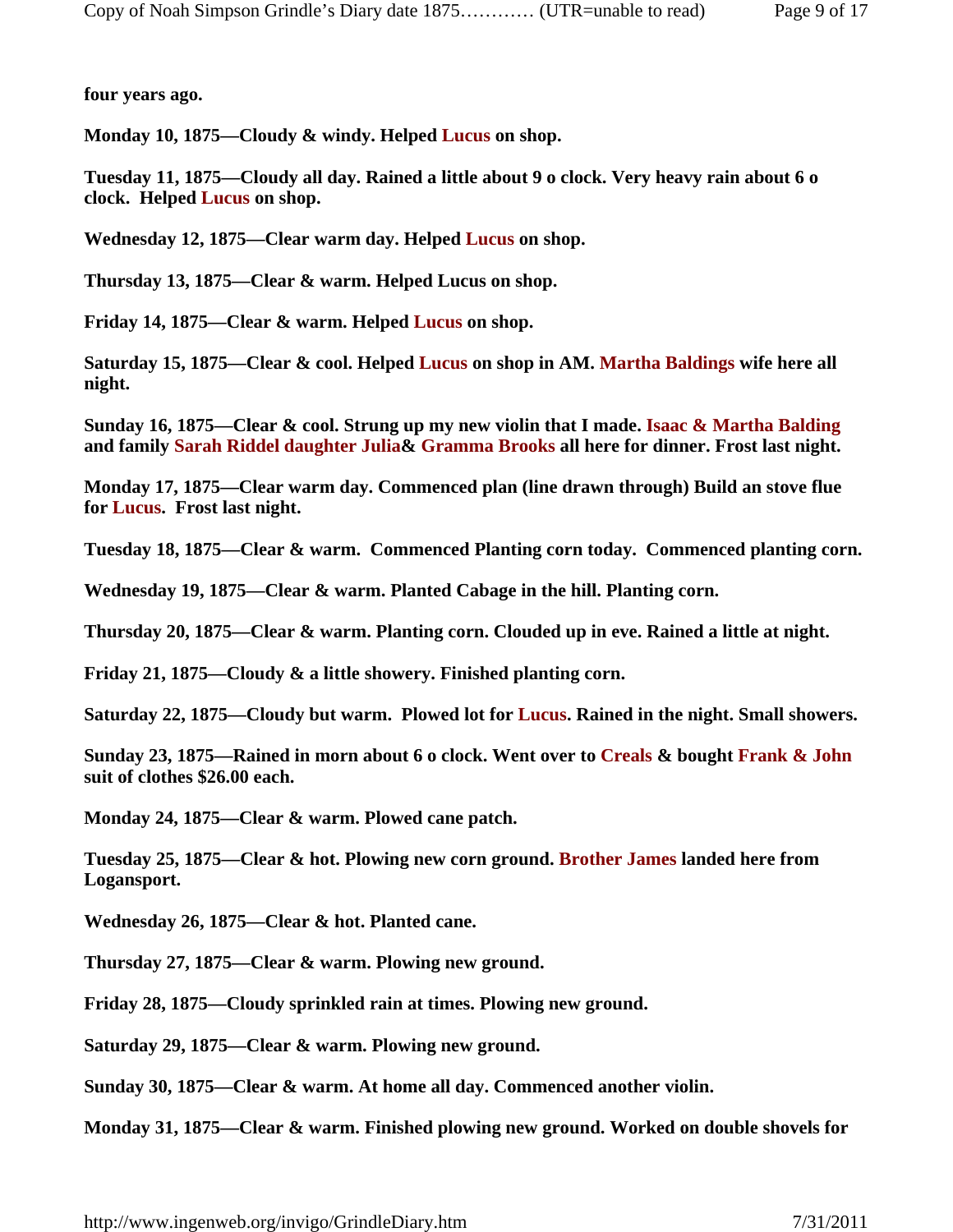**plowing corn.**

**June:**

**Tuesday 1, 1875—Clear, warm & windy. Harrowing new ground and cut seed potatoes. Rained in PM.**

**Wednesday 2, 1875—Clear & warm in AM. Heavy storm from the west blowed down fences & timber & rained very hard. Planted late potatoes & was at Wilson Mofses when it stormed about 4 o clock.**

**Thursday 3, 1875—Clear & warm. Worked on double shovel plows.**

**Friday 4, 1875—Clear & warm. Went to Pences shop in AM. Planted corn in PM on new ground. Clouded up in eve.**

**Saturday 5, 1875—Clear & warm. Finished double shovel plows. Rained last night.** 

**Sunday 6, 1875—Clear & warm. At home all day. Went to Wm Killions that night and played on Jawbone. Rained in AM.**

**Monday 7, 1875—Cloudy & cool. Finished shovel plows. Went to Wm Killions to a dance. Got home at 1 o clock AM.**

**Tuesday 8, 1875—Clear & warm. Finished planting corn in new ground 4 o clock PM.**

**Wednesday 9, 1875—Cloudy & cool. Painted plows. Plowed potatoes in AM. Commenced horrowing in corn PM. Sprinkled rain a little at intervals during the day.**

**Thursday 10, 1875—Clear & warm. Replanted cane. Rained a little that night. South winds.** 

**Friday 11, 1875—Cloudy with south wind. Sprinkled rain a little during the day. Started plows in corn. Went up to W H Stuarts to get corn for meal. Engaged it but did not take it away. Eat dinner at Wm Killions, went in afternoon & gathered hooppoles together.**

**Saturday 12, 1875—Clear south wind, very cool night. Very near frosting. Wm Lake & some more youngsters came to my house to have a dance. We was in bed. The went to Wm Killions & danced until 2 o clock AM that night.**

**Sunday 13, 1875—Clear & cool. Was with Milo Gauge all AM in woods hunting for butternut fork for violin top. Found none that would answer the purpose. Rained in after part of night. To wet to plow.** 

**Monday 14, 1875—Cloudy & cool. Ground cooper tools. Rained in after part of night. Thundred & Lightened very hard.**

**Tuesday 15, 1875—Raining. Ground very wet. Rained all AM & part of PM. Went to W H Stuarts & got 8 sacks of corn in eve.**

**Wednesday 16, 1875—Very foggy morning. Went to Sqr A Sparks in morn. Got 1.10cts cost on case of Shadley & Crauly & .90 cts on case of Beamus & Bloodsoe. Had a dance at my house that**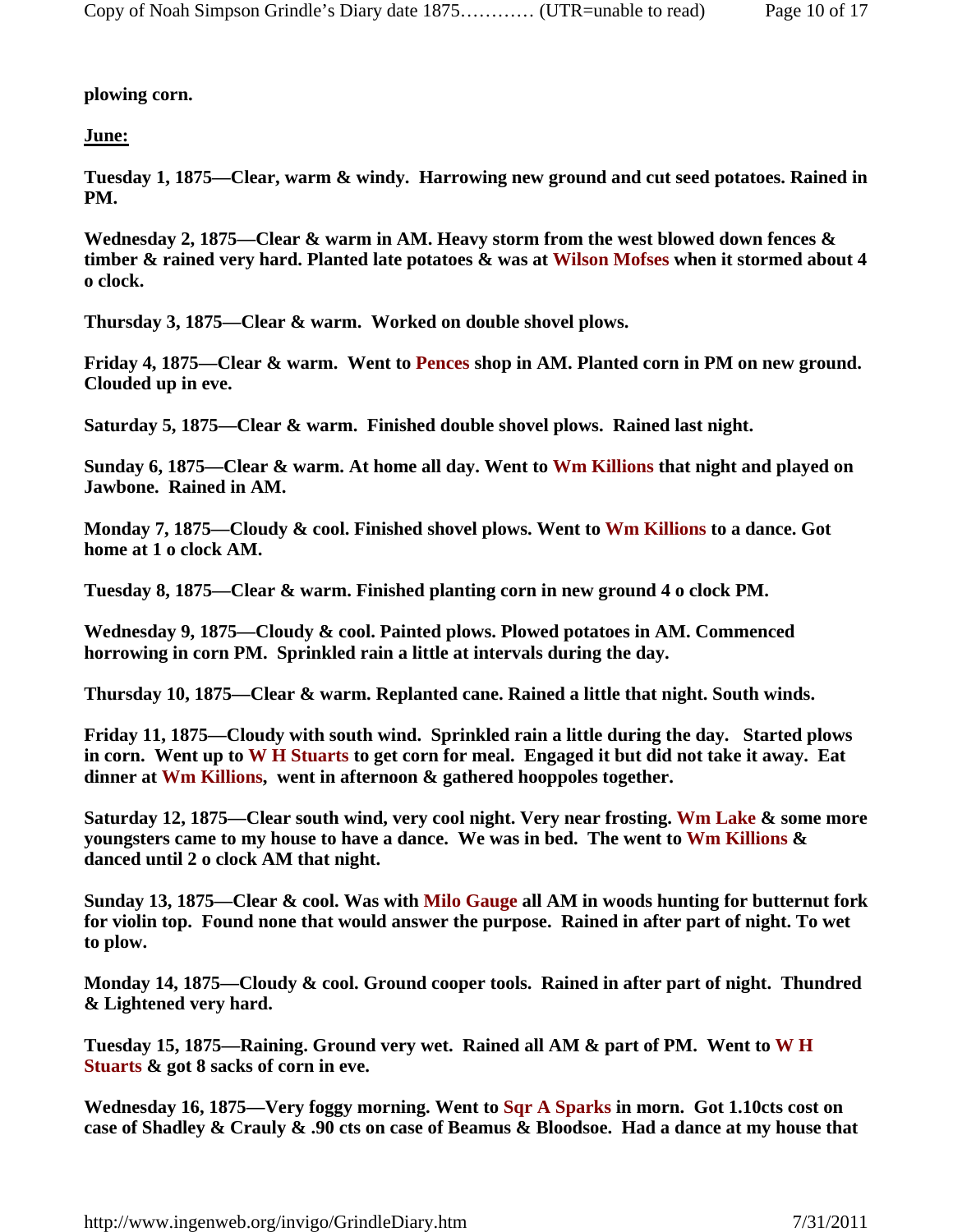**night. Rained a shower about 10 o clock. Danced until 1 o clock.** 

**Thursday 17, 1875—Clear & warm. Rained about 4 o clock this morn. Self & Wm Bryant went to Terre Haute. Brother James B Grannell started to Logansport on 8 o clock train AM.**

**Friday 18, 1875—Cloudy & cool. Went to Creals mill in AM. Alla Stults prosecuted Sarah Welch for stealing clothing before Sqr Sparks which discharged the case. Got home at one o clock.** 

**Saturday 19, 1875—Cloudy & cool. Went to Stuarts mill in PM. Varnished violin in AM. Went to Sqr Sparks with John Carpenter. That night got home at one o clcok.**

**Sunday 20, 1875—Clear & warm. Staid at home all day. John Carpenter & family called in PM. Wm. Bryant was taken with the congestion of the bowels at 4 o clock PM. Was very bad off. Was up with him all night giving medicine.**

**Monday 21, 1875—Rained a heavy shower just before daylight. Cloudy out. This morning Bryant better. Very heavy rain 4 PM. Jack Alvis died.**

**Tuesday 22, 1875—Clear hot day. Went to W H Stuarts mill & made a bench vise.**

**Wednesday 23, 1875—Clear hot day. Was up to W H Stuarts with violin.**

**Thursday 24, 1875—Clear & hot. Julia L Bryant was confined. Went for Dr. W H King. Got there to late. Rained at 5 o clock PM. Elizabeth Ellen Bryant was the baby born that day. (the last sentence was in different handwriting and in ink, rather than pencil like the rest of the diary.)**

**Friday 25, 1875—Cloudy rained about noon. Gave Henry Carpenter medicine. Frank hauled a load of corn for Lucus from Burgans. James Stulses wife died this morning with Dropsy. Rained last night.** 

**Saturday 26, 1875—Cloudy rained in morn. Went to Terre Haute. John Carpenter went along. Got one doz fingers for cradle. Carpenter got one oz of leplandrin. Rained all afternoon. Rained last night.**

**Sunday 27, 1875—Cloudy rained in PM. Self & wife at Wm Bryants for dinner. Went over to J Carpenters in eve & got walnut rail to make cradle. Raining at 9 o clock pm. Rained nearly all night.** 

**Monday 28, 1875—Cloudy rained nearly all night. Rained by intervals all day. Worked on new grain cradle. J Carpenter & wife here all day. John was making cradle for himself.** 

**Tuesday 29, 1875—Cloudy rained a little in AM. Finished cradle. J Carpenter here for dinner and finished his cradle. Sun set clear.**

**Wednesday 30, 1875—Clear & warm. Sold cradle to Wm Bryant.**

**July:**

**Thursday 1, 1875—Cloudy & warm. Plowed corn in AM. Wm Bryant commenced harvesting this PM.**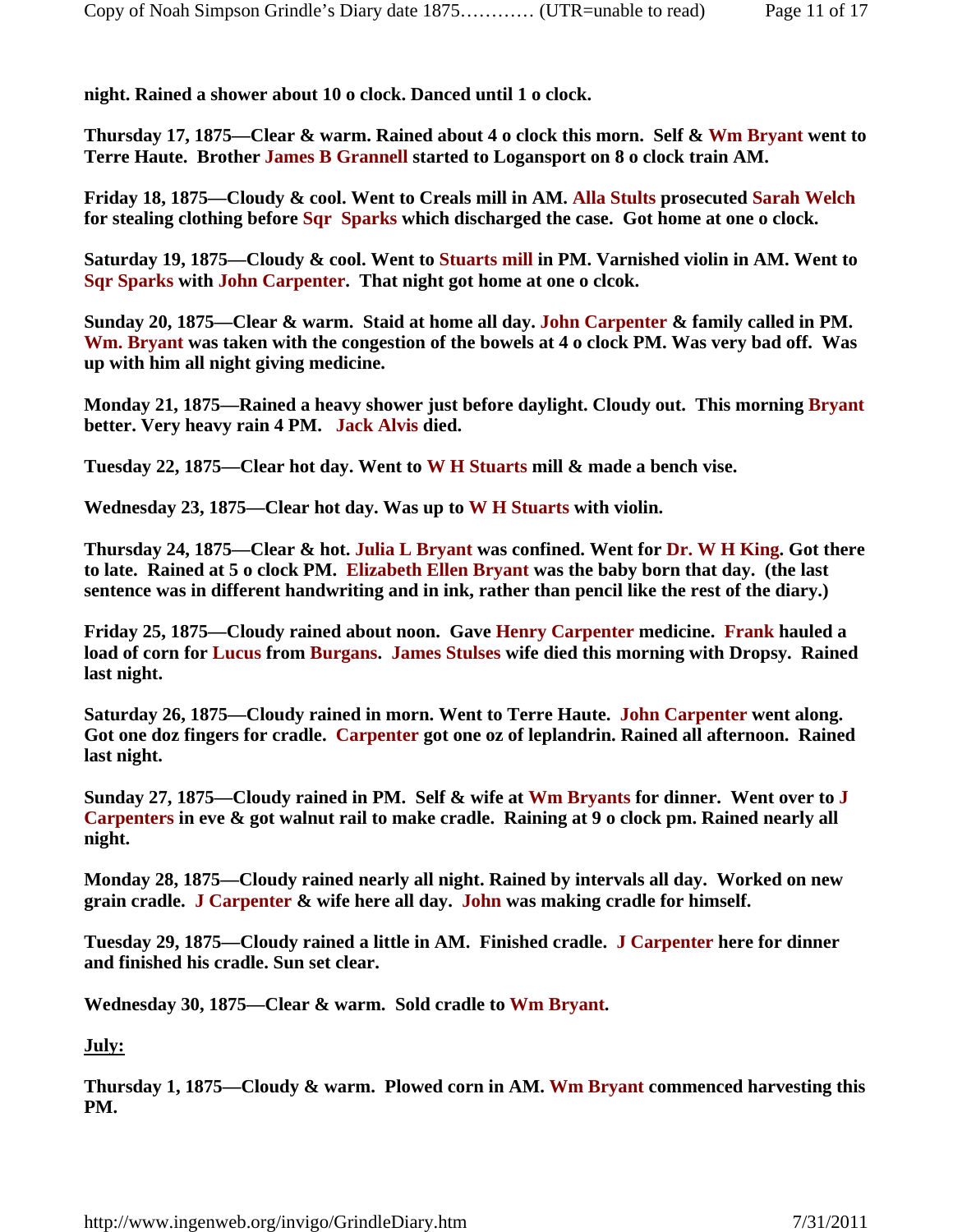**Friday 2, 1875—Cloudy rained. This morn to wet to plow or harvest. Gave John Carpenter medicine for boy.**

**Saturday 3, 1875—Cloudy & moderate. Worked on water tank. Bryant finished cutting wheat on Payne. Lent Wm Bryant five dollars.**

**Sunday 4, 1875—Partialy cloudy in AM. Rained from three until four PM. At home all day.**

**Monday 5, 1875—Clear & warm in AM. Clouded up & rained at 3 PM. Cradled wheat for Alva Niece. Rained at ten o clock at night. Very hard rain about 2 o clock & 3 that night. Staid all night with Alva Niece.**

**Tuesday 6, 1875—Rained all AM & part of PM. Went home in evening. Turned cool in eve. Went home in evening.**

**Wednesday 7, 1875—Nice cool morn. Went back to Alva Nieces this morn & cradled all day. Staid all night at Alva Nieces.**

**Thursday 8, 1875—Clear except flying white clouds tolerable warm. Cradled wheat for Alva Niece. Went home that night.**

**Friday 9, 1875—Clear & warm. Went to Nathan Baldings & cradled wheat. Came home that night. Had a heavy rain that night.**

**Saturday 10, 1875—Cloudy & warm. Went to Terre Haute. Lent Wm Bryant one dollar.**

**Sunday 11, 1875—Clear in AM. Cloudy in PM. Turned cool about 5 o clock PM. Mother, Wm Bryant & wife, & Thos Bryant here for dinner.**

**Monday 12, 1875—Cloudy & warm. Worked in shop.**

**Tuesday 13, 1875—Cloudy & warm. Rained at 11 o clock AM. Cradled wheat for Killion.** 

**Wednesday 14, 1875—Cloudy rained at 11 o clock AM. Cradled wheat for Wm Killion.**

**Thursday 15, 1875—Cloudy & warm. Put up water tank & hooped it & painted it. Rained just at daylight.**

**Friday 16, 1875—Flying clouds very warm.**

**Saturday 17, 1875—Clear & hot. Rained that night. Wind blowed very hard. Old man Heavner died this night or rather Sunday morning.**

**Sunday 18, 1875—Cloudy in morn. A little cool. Cleared up about 9 o clock. Wife went with Wm Bryant & wife to Miles Adamses.**

**Monday 19, 1875—Cloudy drizley morning. Cloudy all day. Went to Terre Haute with Wm Bryant. Rained in evening.**

**Tuesday 20, 1875—Cloudy in AM Clear in PM**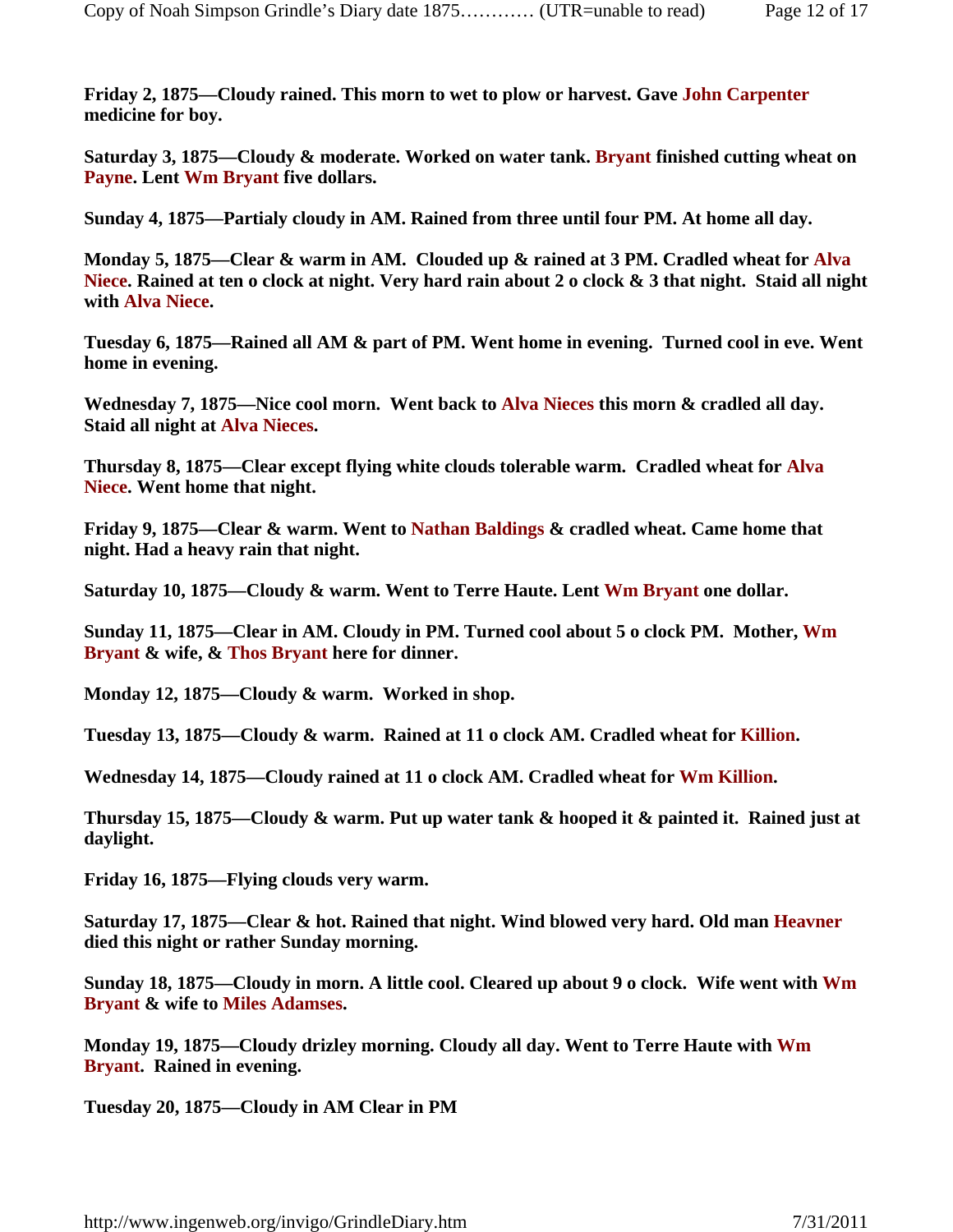**Wednesday 21, 1875—Clear & warm. Cut oats for Mahlon Stephenson. Rained a big rain that night.**

**Thursday 22, 1875—Cloudy in morn. Commenced raining about 8 o clock. Rained until 11 o clock. Cut wheat on the shares for Mahlon Stephenson.** 

**Friday 23, 1875—Clear & warm.Cradled oats in AM. Bound oats in PM.**

**Saturday 24, 1875—Clear & warm. Cradled oats in AM and part of PM. Took water tank over to Mahlon Stephenson in morn. Sold him two for \$5.00 each.**

**Sunday 25, 1875—Big rain at 8 o clock AM. Lasted one hour. Rained again about 2 o clock. Was at Wm Bryants in AM. Eat dinner there. Was at Wm Killions in PM**

**Monday 26, 1875—Rained several heavy showers during the day. Worked in shop on water tank.**

**Tuesday 27, 1875—Rained all day at intervals . Heavy rain at 7 PM. Worked in shop finished water tank.**

**Wednesday 28, 1875—Rained hard all day. Was at W H Beamus barn playing cards all day. Power of water on the ground.**

**Thursday 29, 1875—Clear & warm. Went to Terre Haute.**

**Friday 30, 1875—Rained all after noon & all night.** 

**Saturday 31, 1875—Raining yet this morn. Rained until 11 AM. Commenced at 6 PM & rained all night very heavy at spells. Went to Terre Haute. Lent W C Bryant \$1.00.**

## **August:**

**Sunday 1, 1875—Raining yet this morning. More water on ground than has been for ten years. Railroad bridge at Tuttles went out. Visited W H Beamus gave med. Turned very cool in eve. Went to Otter Creek with Wm Bryant to see water. Otter Creek higher than ever known before.**

**Monday 2, 1875—Cloudy & cool. Misted rain a little during day. Wind in north very cool.** 

**Tuesday 3, 1875—Partialy clear & warm. Went to Terre Haute horseback. Forded Otter Creek at Markle Mill.**

**Wednesday 4, 1875—Very heavy fog this morn. Cleared away about 7 o clock. Staid all night with John Carpenter. His boy Charles very sick.**

**Thursday 5, 1875—Rained a little this morning. Charles Carpenter died 11 o clock AM.**

**Friday 6, 1875—Rained heavy at 1 AM. Balance of day cloudy & cool.**

**Saturday 7, 1875—Clear & some warmer.**

**Sunday 8, 1875—Clear & warm.**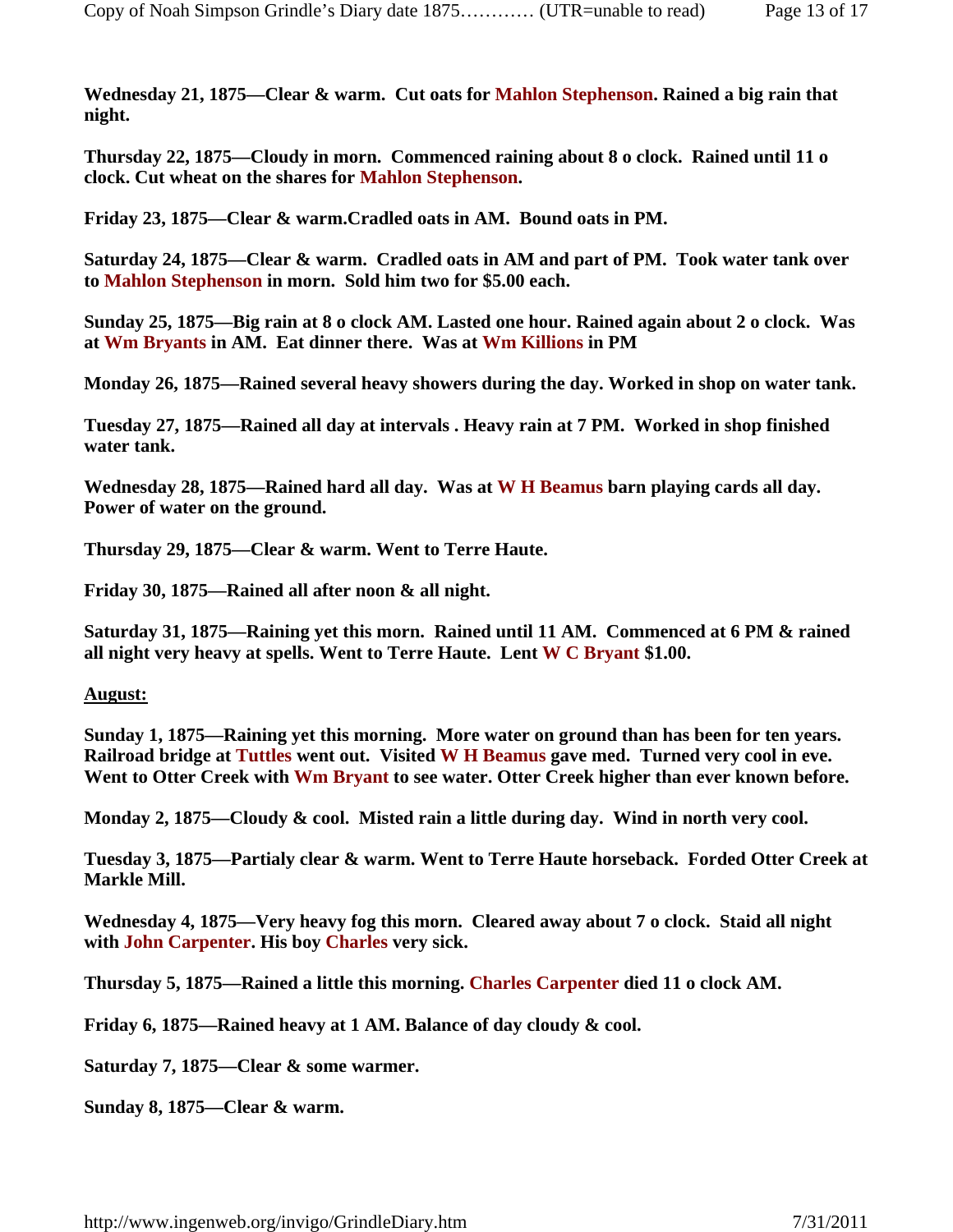**Monday 9, 1875—Clear & warm.**

**Tuesday 10, 1875—Cloudy, rained a little in AM**

**Wednesday 11, 1875—Cloudy this morn. Rained at 8 o clock. Cleared up in PM. Went to Terre Haute in bugy with E Killion after medicine.** 

**Thursday 12, 1875—Clear in AM rained in PM. Went to Terre Haute with a load of lumber for F M Hamilton.**

**Friday 13, 1875—Clear & warm. Wm Bryant thrushed wheat on prairie.** 

**Saturday 14, 1875—Clear & warm. Went Terre Haute with lumber for F M Hamilton.**

**Sunday 15, 1875—Clear & warm. Had the ague 5 o clock PM.**

**Monday 16, 1875—Clear & warm.**

**Tuesday 17, 1875—Raining this morning Drizled a little nearly all day. Was Remodling Violin.**

**Wednesday 18, 1875—Cloudy drizzled rain a little. Worked on road in dis. No. 2. Self & team & John. \$2.50 for team \$1.50 for John work on Gundy bridge Zock Robberts supr Negro. Very cool night.**

**Thursday 19, 1875—Cloudy in morn finally cleared away. Worked on road again in dis. No. 2.**

**Friday 20, 1875—Clear & warm. Hauled straw.**

**Saturday 21, 1875—Clear & cool. Went Terre Haute. Rained 8 o clock PM.**

**Sunday 22, 1875—Clear cool morn. Warm days & cool nights.**

**Monday 23, 1875—Clear & cool. Warm days & cool nights.**

**Tuesday 24, 1875—Clear & warm.**

**Wednesday 25, 1875—Clear & warm.**

**Thursday 26, 1875—Clear & warm. Went to Terre Haute for F M Hamilton. Friday 27, 1875—Clear & warm. Hauled a load of lumber for F M Hamilton from Stuarts mill.**

**Saturday 28, 1875—Clear & warm. Went to Terre Haute for F M Hamilton.**

**Sunday 29, 1875—Partial cloudy. Sprinkled rain a little in AM. Wm Bryant & family at my house for dinner. John Howards wife died. Daughter of Wm Greek.** 

**Monday 30, 1875—Clear hot day. Sick & taking medicine.**

**Tuesday 31, 1875—Clear & hot.**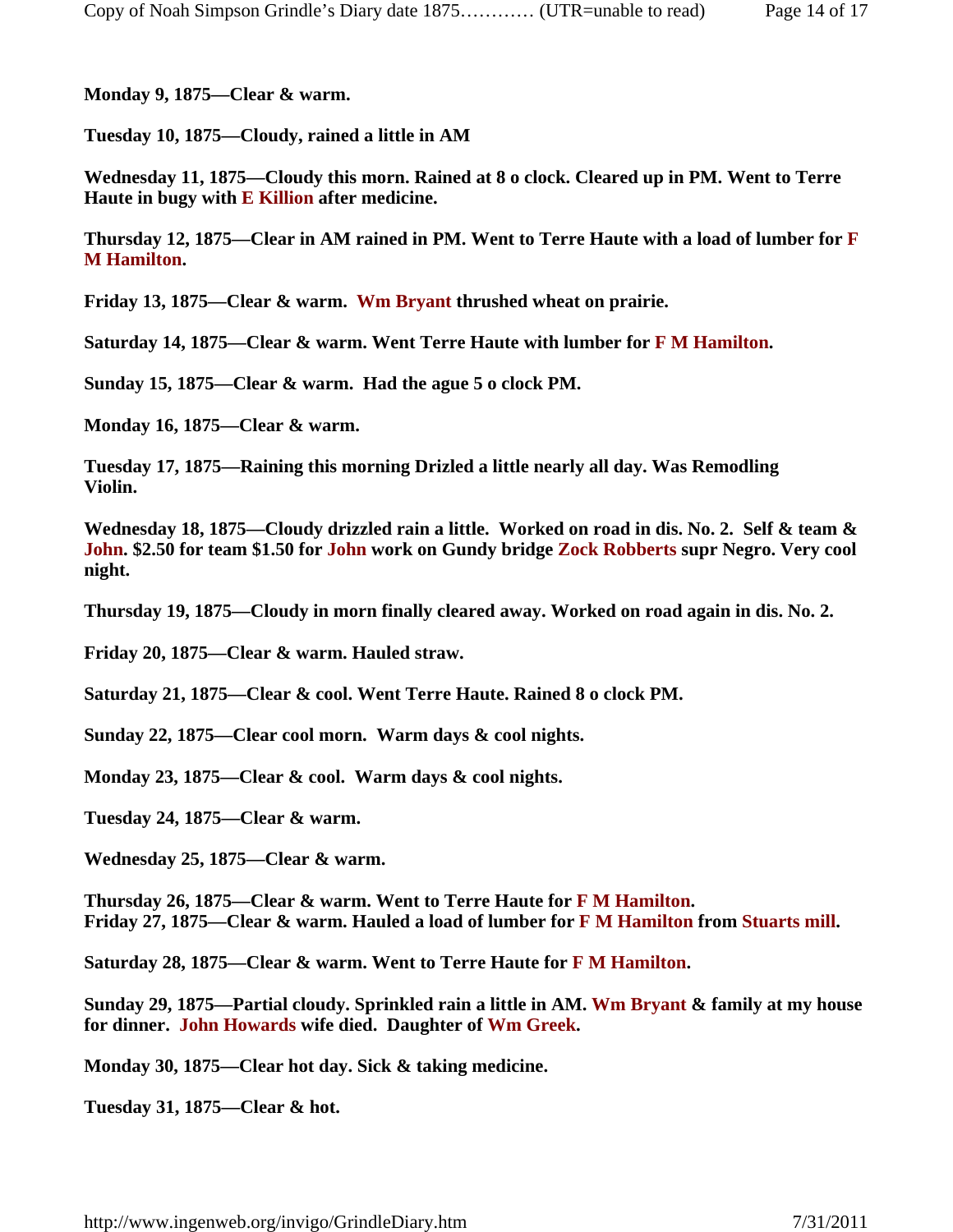## **September:**

**Wednesday 1, 1875—Clear & hot. Went Terre Haute to Paddocks Mill with 3 bush & 53 lbs of wheat. Got 140 lbs of flour. All sick some with sore eyes. Mother here, sick wife, Frank & self sick. Ada, Chester sore eyes.**

**Thursday 2, 1875—Clear warm & very dry. All sick.**

**Friday 3, 1875—Partialy cloudy. Wind blowed tolerable hard & rained a little. All sick. Sore eyes & chills. Very near frost.** 

**Saturday 4, 1875—Clear & hot. All sick yet.**

**Sunday 5, 1875—Clear & hot. All sick. Cool nights.** 

**Monday 6, 1875—Clear & hot. All sick. Soldiers reunion at Rockville today & tomorrow.**

**Tuesday 7, 1875—Clear & hot. Very dry. All sick.**

**Wednesday 8, 1875—Dry & hot. All sick yet.**

**Thursday 9, 1875—Cloudy in AM clear in PM. Went to Terre Haute for medicine in bugy with Ez Killion. Rained about 11 o clock PM. Frank Stuart stopped in out of rain about half shot. Sit in chair & slept all night. All sick yet.**

**Friday 10, 1875—Cloudy in AM clear in PM. Frank got the Typhoid Fever.**

**Saturday 11, 1875—Clear & hot. All sick yet. Frank very sick. Wife taken sore eyes.**

**Sunday 12, 1875—Clear & hot. All sick yet. Frank no better.**

**Monday 13, 1875—Clear & hot. All sick yet. Frank no better. Wife worse with sore eyes.**

**Tuesday 14, 1875—Clear & hot. All sick. Frank no better.**

**Wednesday 15, 1875—Clear & hot. Frank no better. Chester very sick.**

**Thursday 16, 1875—Cloudy. All sick no better. Called Dr. King. Henry Baldings steam thrasher blowed up about 9 o clock. Killed Wm Cordell & Tom Carr & a man from Terre Haute& burned them nearly up in the wheat & straw. Happened at Nathan Robbins.** 

**Friday 17, 1875—Cloudy & cool. No better yet.**

**Saturday 18, 1875—Clear & cool. Boys no better yet. Went to town after medicine.**

**Sunday 19, 1875—Cloudy & cool. Boys a little better.**

**Monday 20, 1875—Cloudy & cool. Boys about the same. Betty blind with sore eyes. Has been for 10 days. Barbarys baby died at Wm. Grindles.**

**Tuesday 21, 1875—Cloudy & cool Went to town after medicine. Barnums show in Terre Haute**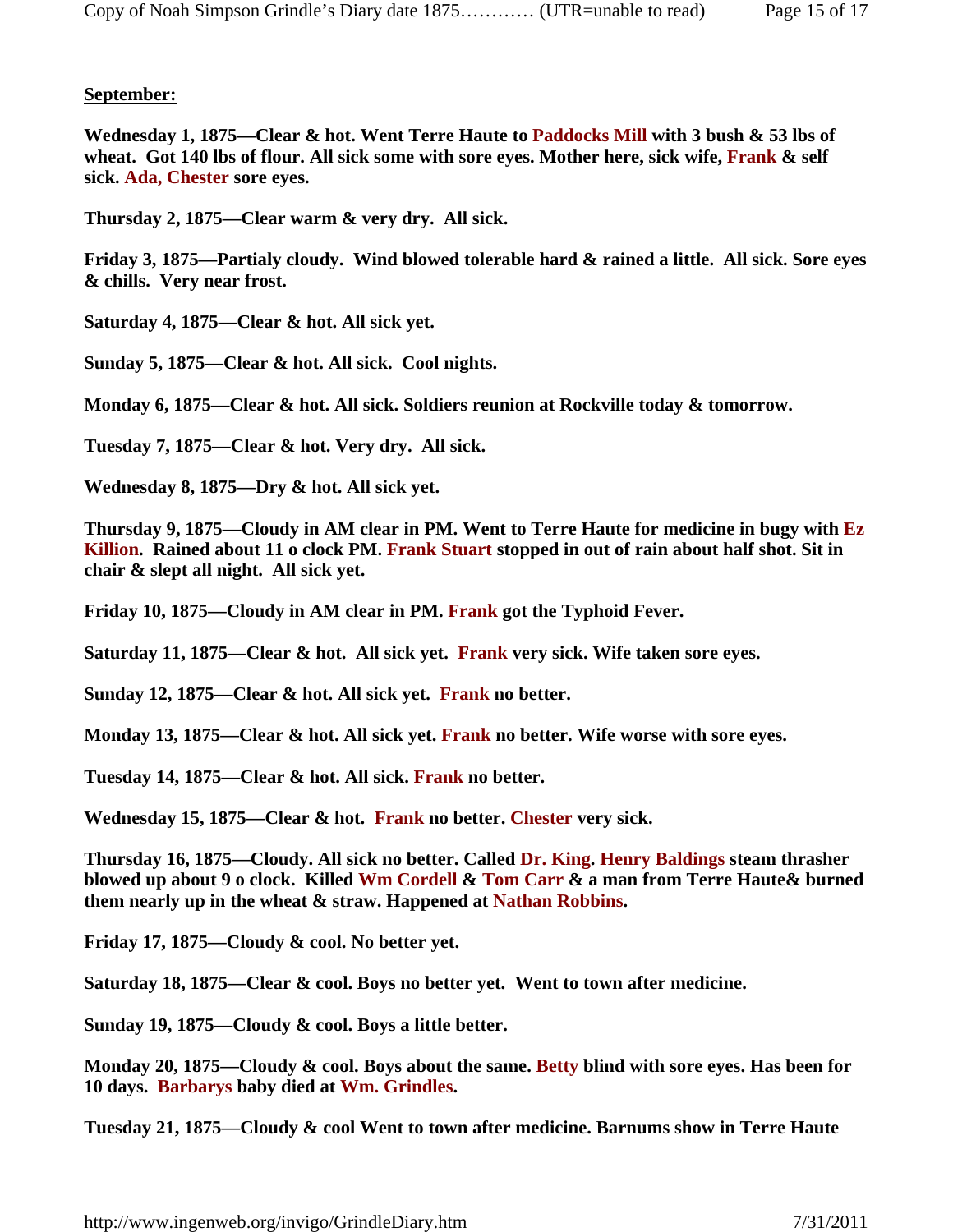**today. Frosted last night for the first this fall. Very heavy at that.**

**Wednesday 22, 1875—Clear warm day cool nights. All sick yet.**

**Thursday 23, 1875—Clear warm day. Folks about the same.**

**Friday 24, 1875—Clear & warm. Folks about the same. Went to town after med.** 

**Saturday 25, 1875—Cloudy & cool. Drizled rain a little in AM. Folks about the same.**

**Sunday 26, 1875—Clear & warm. All sick yet. Killions lost their youngest boy Andrew to Hooping Cough.** 

**Monday 27, 1875—Clear & warm. All sick yet.**

**Tuesday 28, 1875—Clear & warm. All sick yet.**

**Wednesday 29, 1875—Clear & windy. Went to town. Sick getting better. Staid in town all night.**

**Thursday 30, 1875—Drizled rain all day. Sick getting better.**

**October:**

**Friday 1, 1875—Cloudy & cool. Sick getting better.**

**Saturday 2, 1875—Clear & warm. Folks getting better. Went to town on trial of Wm Bryant & Marvin Paine.**

**Sunday 3, 1875—Clear & warm. Getting better.**

**Monday 4, 1875—Clear & warm. Getting better. Hauled load sand for Hamilton.**

**Tuesday 5, 1875—Cloudy in AM. Went to town.**

**Wednesday 6, 1875- Cider Artifical 40 gal water 30 lbs B sugar 1 lb of Tartaric acid 4 lbs of sour dried aples**

**October 7, 1875-October 19, 1875 (blank)**

**Wednesday 20, 1875—Clear warm Indian summer day. Wm C Bryant started to move to Iowa 3 o clock AM. N,S. Grindle moved in house Bryant moved out on W H Stuarts farm.** 

**October 21, 1875-October 22, 1875 (blank)**

**Saturday, October 23, 1875—George Fordon died. Quller Phillips died 2 o clock PM.**